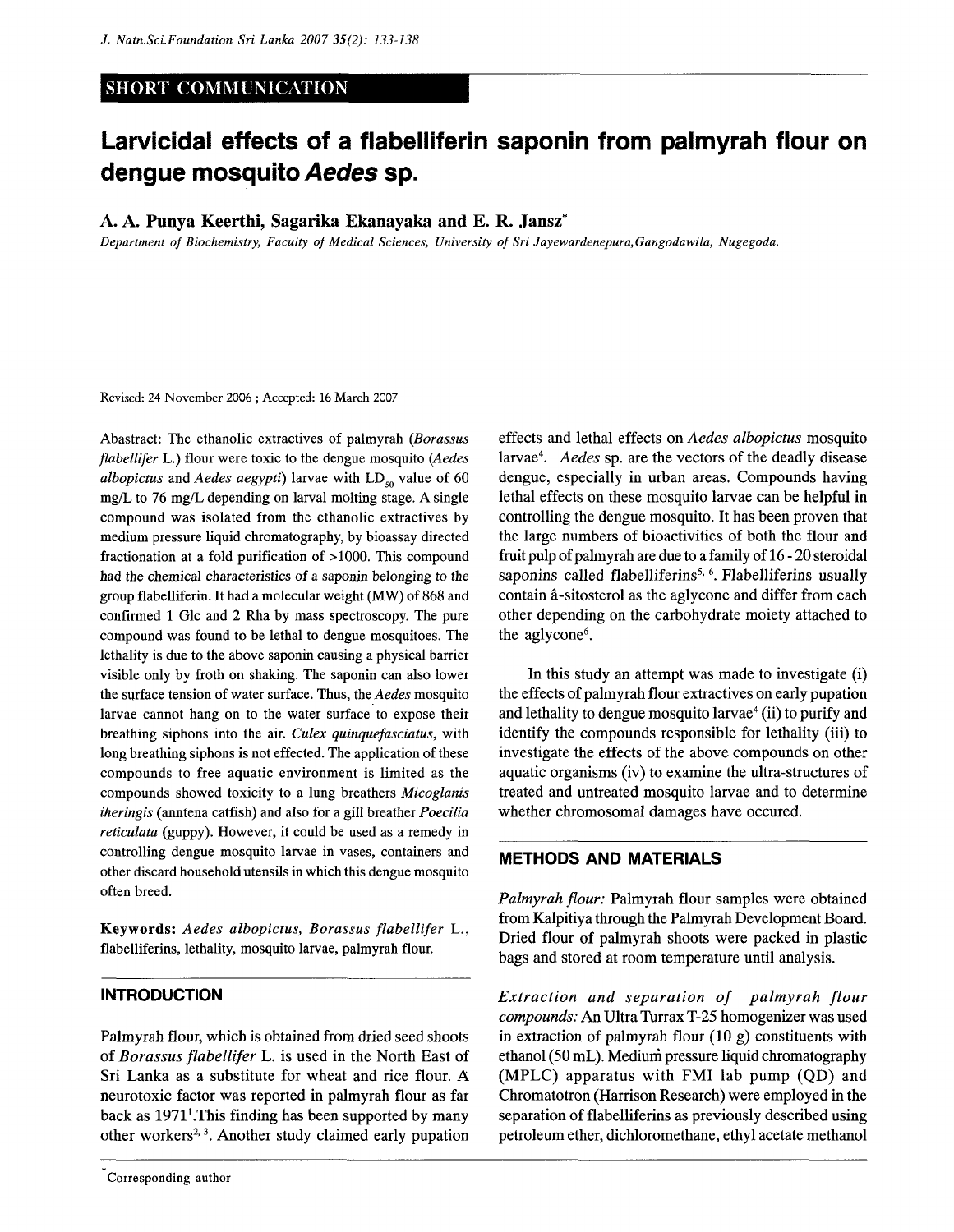and water gradient systems<sup>7-10</sup>. Separated fractions were subjected to normal and reverse phase (thin liquid chromatography) TLC and pooled together using anisaldehyde as spray reagent. Analytical grade solvents were used in the separations and traces of solvent were removed by rotary evaporation under reduced pressure before the final freeze-drying process to form solid powders. The solid powders dissolved in water were used for bioassays.

*Mosquito larvae:* Mosquito larvae were obtained from prepared sites in the University of Sri Jayewardenepura Gangodawila, Kohuwala and Horana areas. Mosquito larvae were separated using identification keys based on characteristic hair pattern, structure of the siphon, pectin teeth and molting stages  $11-13$ . They were grouped randomly for trials. Controls were observed upto the emergence of the adult mosquitos to confirm the identification of the species. Larvae were fed with "Serilac" infant milk powder. *Aedes albopictus* larvae were identified from a single upper and lower head hair and abdominal hairs 2-2-2-1 (Segment III – VI) in 3<sup>rd</sup> and 4<sup>th</sup> instar larval stages<sup>13</sup>. The identity of larvae and adults of *Culex quinquefasciatus* and *Aedes aegypti* were confirmed before being used in bioassays.

*Observation of lethality:* Solvent free methanolic extractives, which were rotor evaporated to dryness and freeze-dried at each stage in different concentrations, were dissolved in water. Equal numbers of mosquito larvae  $(n = 8)$  were placed in boiling tubes in the tests and controls. Time taken to result death of larvae were observed. Number of dead larvae vs. time graphs were plotted and  $LD_{50}$  values for different larval stages were obtained. Since this is an "all or none" effect of death SD cannot be calculated.

*Microscopic studies:* The Olympus BX50 light microscope and the TEM-1200 EXII (Jeol make) transition electron microscope were used to observe the mosquito larvae. *A. albopictus* mosquito larvae were exposed to methanol extractives of palmyrah flour and immediately after death, the larvae were transferred to *2%*  glutaraldehyde. Phosphate buffer was used to remove glutaraldehyde and then the samples were treated with  $OsO<sub>4</sub>$  and subsequently washed with alcohol in a stepwise manner to remove  $OsO<sub>4</sub>$  A latex embedding was carried out. After sample processing was complete, suitable sections were selected using a light microscope. Finally ultra sections were obtained using a diamond head microtome. The sections were mounted on the Cu grid mesh and stained using uranyl acetate. These samples were subjected to transition electron microscopy and ultra structures of the test and the control larvae were compared.

*Extraction of palmyrah flour from different solvents:*  Palmyrah flour (5 g) was stepwise extracted using petroleum ether (60°-80°C), methylene chloride, ethyl acetate, ethanol and water using 25 mL in each case and homogenised at 17500 rpm for 3 min. Supernatants were separated by 3000 rpm centrifugation and solvents were evaporated. Before weighing, samples were freeze-dried. Compounds were subjected to the larval assays and froth test.

*Medium pressure liquid chromatography(MPLC):*  Ethanolic extracts (131 mg) obtained from 10 g palmyrah flour were mixed with silica in 1:3 ratio. This pre-adsorbed silica was packed in to MPLC (FMI Lab Pump QD) column and clamped against gravity. Petroleum ether: methylene chloride: ethyl acetate: methanol gradient with a flow of 18 mL/min was employed in eluting the compounds. Samples were pooled according to the well-established TLC patterns observed using butanol: ethanol: ammonia; 7:3:4 with anisadehyde spray reagent<sup>6</sup>. On repeating MPLC with smaller volume fractionations, a single compound was obtained which was highly active against dengue mosquito larvae. A chromatatron was employed with an isocratic solvent system of methanol water (1:1) to remove the UV binder<sup>6</sup>. The active compound was further purified by re-crystallization five times. A water, ethanol and ethyl acetate mixture was used as solvent system and ethyl acetate was added drop wise to obtain cloudiness. Fine crystals were obtained after keeping overnight at low temperature. Crystals were separated using suction filtration and subjected to vacuum drying and finally subjected to a freeze drying process.

*Spectroscopy:* Purity of the dissolved compound in D-DMSO was ensured by monitored recoding 300 MHz spectrums from Bruker 300 spectrophotometer. Mass spectrum was obtained by using lmg samples dissolved in MeOH and using Bruker microTOF mass spectrophotometer.

*Froth test:* Fractionated palmyrah flour extractives were tested for froth forming ability. A sample of lmg/mL concentration was shaken manually for 1 min and the froth height was recorded in milimetres. The samples were left at room temperature to monitor the stability of froth formed.

*Effects on aquatic organisms: Micoglanis iheringis*  (Antenna catfish) and *Poecilia reticulata* (guppy) (total  $n = 18$ ) were divided into test and control samples. The test group was treated with 260 mg/L concentrations of solvent free methanolic extractives of palmyrah flour and the effects were observed. The effects of the above extractions on *Hydrilla* plants were also observed.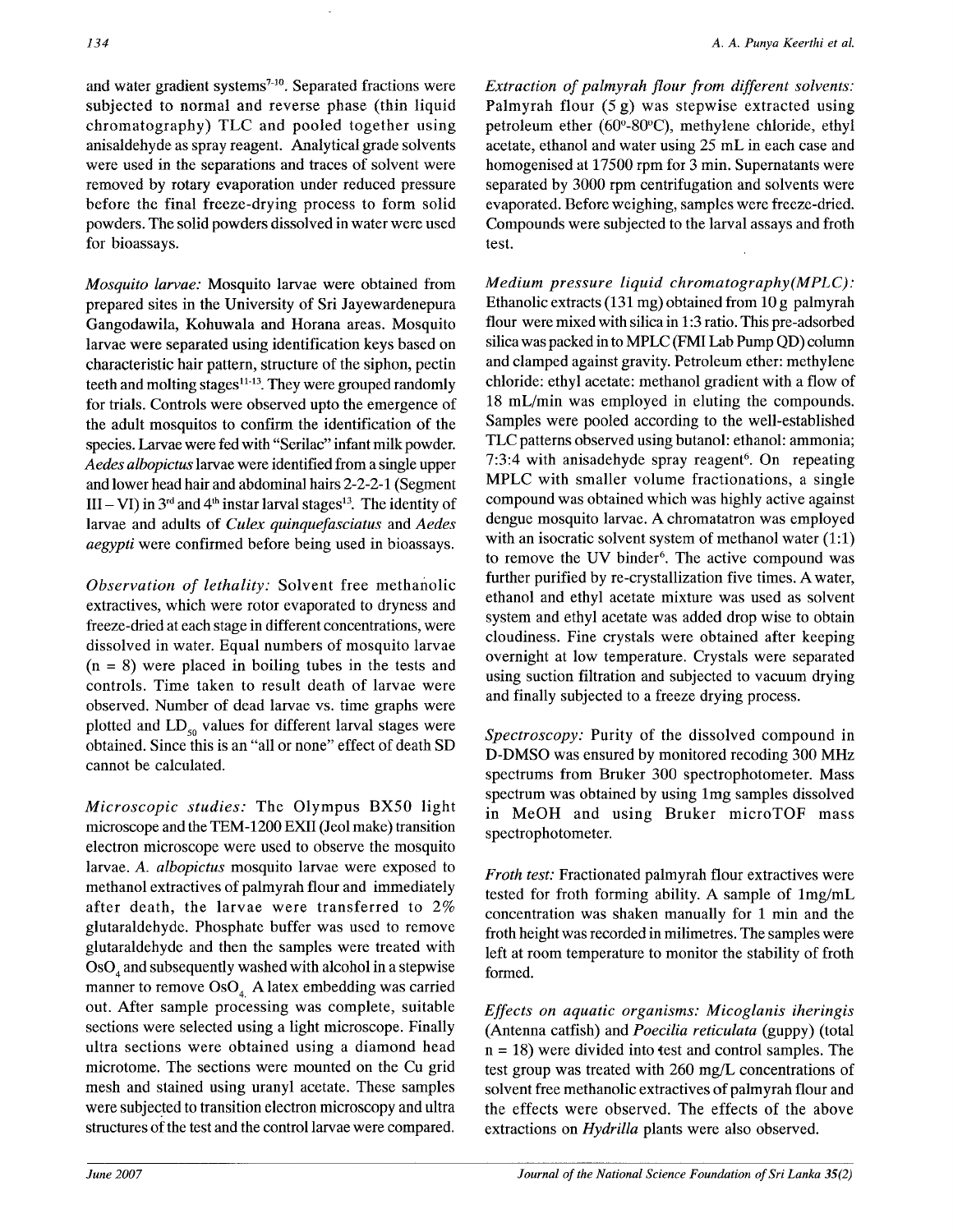# RESULTS

Experiments to study the increased rate of pupation were replicated out ten times using different larval stages. No enhancement of the rate of pupation was observed. There was an indication of lowering rate of pupation but it was not statistically significant. Although we employed more than 1300 mosquito larvae in our experiments, only few representive selected tables of results are given to illustrate the effects.

The weights of extractives obtained by the sequential extraction of 5 g of the Kalpitiya palmyrah flour with petroleum ether, methylene chloride, ethyl acetate, ethanol and water resulted in 7 mg, 28 mg, 1020 mg, 32 mg and 1101 mg respectively. Although higher yield extractives were obtained using ethylacetate and water, the ethanolic extractive was the most lethal to *A. albopictus* mosquito larvae (Table 1). All solvent free extractives except the water extract resulted in retardation of active locomotive motion of mosquito larvae. Only the ethanolic extractive resulted in a long-lasting froth (5 mm) for 1 mg/mL concentration of extractives. The  $LD_{50}$  values determined for different mosquito larvae and different larval stages are shown in Table 2. Another experiment indicated that the solvent free methanolic extractives are lethal to  $4^{\text{th}}$  instar A. albopictus even at a concentration as low as 6 mg/L. There was no effect on the filarial mosquito *C. quinquifaciatus* larvae at a concentration as high as 333 mg/L.

Lethality observed with the separated fractions of palmyrah flour is given in Table 3. The MPLC fractions 33 to 43 contained flabelliferins, which are steroidal saponins<sup>6,7</sup>. These fractions, after evaporation of solvents appeared as white crystals and were lethal to A. *albopictus*  larvae to different extents. Fraction 38, when subjected to the froth test resulted in 17 mm high froth at 500mg/L concentration. Fraction 38, resulted from ethanolic extract was 9 mg after MPLC. This resulted in a 1111 fold purification based on palmyrah flour. The mass spectrum for the mosquito larvicidal compound is given in Figure

|  |  |  | Table 1: Effects of different solvent extractions on 3 <sup>rd</sup> instar <i>Aedes albopictus</i> larvae |  |  |  |  |  |
|--|--|--|------------------------------------------------------------------------------------------------------------|--|--|--|--|--|
|--|--|--|------------------------------------------------------------------------------------------------------------|--|--|--|--|--|

| Solvent                              | No. of larvae | No. of larval deaths |          |          |
|--------------------------------------|---------------|----------------------|----------|----------|
|                                      | at time $0$   | 24 hours             | 48 hours | 72 hours |
| Control 1                            | 9             | 0                    | 0        | 0        |
| Control 2                            | 9             | 0                    | 0        | 0        |
| Petroleum ether $(60 - 80^{\circ}C)$ | 9             | 3                    |          |          |
| $CH_2Cl_2$                           | 9             | 4                    |          |          |
| Ethyl acetate                        | 9             | 2                    | 3        | 3        |
| Ethanol                              | 9             | 8                    | 9        | 9        |
| H <sub>2</sub> O                     | 9             | 0                    |          | 0        |

Note: 330 mg/L concentrations were prepared from different solvent extractives. The experiment was repeated once.

Table 2: LD<sub>50</sub> obtained for different mosquito larvae, at  $3<sup>rd</sup>$  and  $4<sup>th</sup>$  instar larval stages.

| Mosquito              | Larval stage                  | $LD_{50}$ *         |
|-----------------------|-------------------------------|---------------------|
| Aedea albopictus      | 3 <sup>rd</sup> instar larvae | $68.8$ mg/L         |
|                       | 4 <sup>th</sup> instar larvae | $75.8 \text{ mg/L}$ |
| Aedes aegypti         | 3 <sup>rd</sup> instar larvae | N/D                 |
|                       | 4 <sup>th</sup> instar larvae | $60.0$ mg/L         |
| Culex quinquifaciatus | 3 <sup>rd</sup> instar larvae | No death effect     |
|                       | 4 <sup>th</sup> instar larvae | was observed        |

Note: Crude ethanolic extracts were used.

\* LD<sub>50</sub> was determined by graphical method for each point n = 8 larvae.  $N/D$  – not done.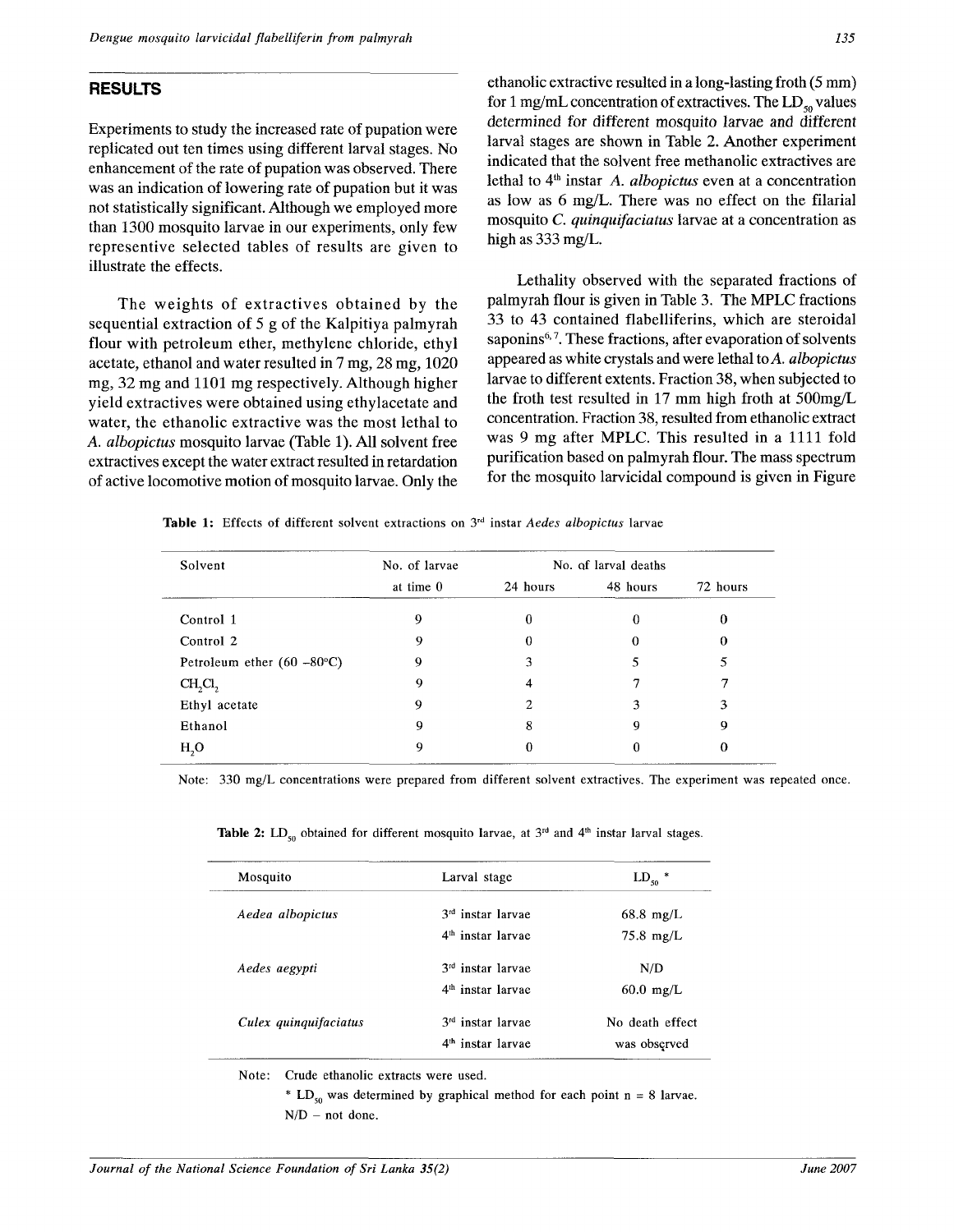

**Figure 1:** MicroTOF mass spectrum obtained for mosquito larvicidal compound

1. It resulted in a peak at MW of  $868 (M^+ + H^+$  at  $869)$ . The peak at 415 indicated the aglycone. Fragmentation pattern attached to the aglycone resulted Glc Rha Rha moieties with linear sequence.

Addition of solvent free methanolic extractives of palmyrah flour at the level toxic to mosquito larvae in water affected the behavior of the selected fish instantly. Time taken for death was less than 10 minutes for *Poecilia reticulata* (guppy) a gill breather and less than one hour to *Micoglanis iheringis* (Antenna catfish), which is a lung breather. No effects of the above extractives were observed on *Hydrilla.* 

## **DISCUSSION**

From the mosquito larvae experiments we could not obtain any evidence for stimulation of pupation from palmyrah flour extractives<sup>4</sup>. Further, any chromosomal changes, that give a clastrogenic effect which may induce pupation was ruled

out by the electron microscopy. Absence of chromosomal changes confirmed the absence of any clastrogenic effect.

Apart from that we observed a slight insignificant delay of pupation at low concentrations. It is well known that the rate of pupation depends on the water temperature and the nutritional state of larvae<sup>11</sup>. During our experiment the water temperature varied between 28 - 35 °C for both test and control. Thus it is possible to speculate that the larvae food intake is affected at low concentrations of the compound.

Results of the present study indicate that the ethanolic extractive had the highest larvaecidal activity with LD<sub>50</sub> ranging from 60 mg/L to 76 mg/L depending on the larval stage. The purified compound resulted from this extract (fraction  $38$ ) was shown to have the highest activity against mosquito larvae (Table 3). The chemical characteristics of this compound indicated that the compound is likely to be a saponin. Using MS data this compound was confirmed to be a steroidal triglycoside.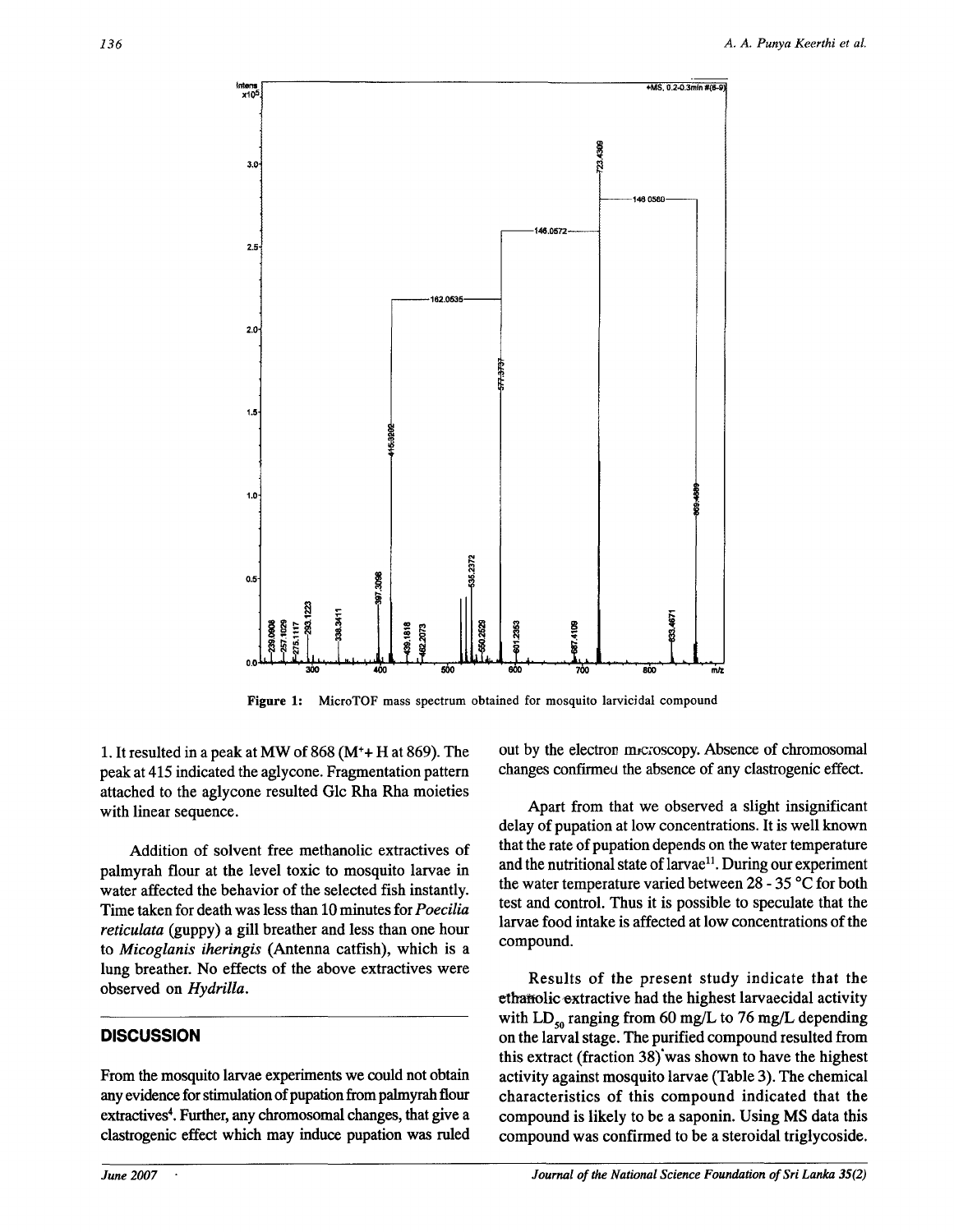The compound was lethal to *A. albopictus* and *A. aegypti,* but was not effective against filarial mosquito larvae. The lethality of the compound to larvae is due to the effect on the breathing process. It is known that saponins form a layer of compound on the surface of the water. It was therefore likely that the dengue mosquitos having a shorter breathing siphon (< 1mm) are unable to penetrate this saponin layer. For contrast, the filaria mosquito *C. quinquefasciatus,* have a much longer (~ 2 mm) breathing siphon, and thus they can survive even at higher concentration of the compounds. However, a question arises as to how such a small quantity of extractive could form such a formidable surface layer, which prevents mosquito larvae from breathing. It was seen from our experiments that the addition of the compound resulted in slight turbidity in water. This shows that all the compounds including the effective compound are only partially soluble in water. After the point of saturation, it is likely that the excess flabelliferins (amphipathic compounds) are arranged on the surface of water. This is facilitated by the hydrophilic and hydrophobic nature of flabelliferins. In addition, the ability of flabilliferins to bind with other molecules may also facilitate the enhancement of the thickness of the above layer<sup>14</sup> . All the above processes can lead to decreased levels of surface tension of water<sup>15</sup>. Thus, the death of *Aedes* mosquito larvae occurs due to non-availability of  $\alpha$  is the set of  $\alpha$  in the countries of  $\alpha$  instar larvae required a higher concentration of the compound than the  $3rd$  instar larvae for lethality (Table 2). This may be due to the maturity of the larvae.

These particular compounds have no visible significant effect on aquatic plants like *Hydrilla* sp. However, they have severe effects on both lung and gill breathers. When the solvent free methanol extractive was tested against *P. reticulata* (Guppy) and *M. iheringis*  (Antenna catfish) and the time taken for death was less than 10 minutes and less than one hour respectively. This is possible due to the action of the saponin on the oxygen transfer apparatus of the lungs and gills of fish species<sup>16</sup>. Thus this compound cannot be used in a free aquatic environment. Since dengue mosquito larvae are found in clear water containers like vases, pots etc. this compound could be used effectively to kill the A *albopictus* and *A. aegypti* larvae, which breed in household containers.

Studies on the recrystalised isolate and MS analysis of the compound confirmed it to be a steroidal saponin of molecular weight of 868 with a linear sequence of Glc-Rha-Rha. (Rha, Rha + H<sup>+</sup> peak at 293 peak observed eliminating a branched structure). The aglycone has a MW 41.4 and <sup>13</sup>C NMR indicated that it may be  $\beta$ -sitosterol or an isomer. *(Unpublished data: Keerthi and Patoomarathana)*. This structure can be distinguished from the branched flabelliferin  $F_R$  (MW 868) as the compound does not have the anti-microbial activity

| Fraction No. | No. of larvae | No. of larval deaths |                |  |
|--------------|---------------|----------------------|----------------|--|
|              | at time 0     | 24 hours             | 48 hours       |  |
| Control 1    | 10            | 0                    | $\theta$       |  |
| Control 2    | 7             | $\theta$             | $\theta$       |  |
| $Fr$ 4-13*   | 10            | 8                    | 8              |  |
| $Fr$ 14-24   | 10            | $\theta$             | $\theta$       |  |
| Fr 25-32     | 10            | $\Omega$             | 0              |  |
| Fr 33        | 6             | 5                    | 5              |  |
| Fr 35        | 6             | 0                    | $\overline{2}$ |  |
| Fr 38        | 6             | 5                    | 6              |  |
| $Fr$ 40      | 6             | $\theta$             | $\overline{2}$ |  |
| Fr 44        | 6             | $\theta$             | $\Omega$       |  |
| Fr 46-56     | 10            | 1                    | $\overline{2}$ |  |

**Table 3:** Effect of MPLC fractions on 3rd instar *Aedes albopictus* larvae

330 mg/L concentrations were used in this experiment.

\*Fraction 4 -13 was repeated and found to be non-lethal.

Fraction 33 - 38 claimed the lethal flabelliferins.